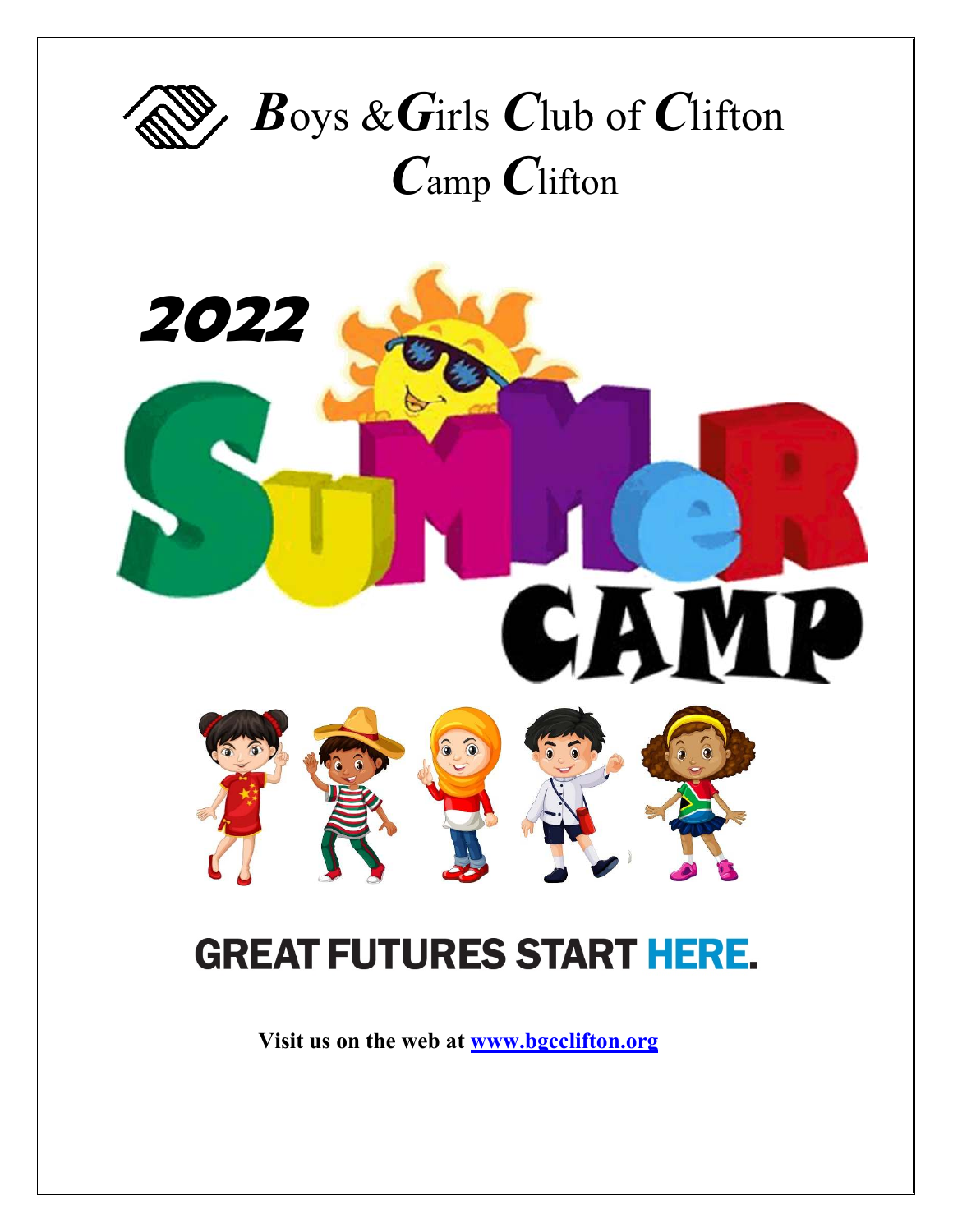### About Camp Clifton

 $\prod_{\rm he\,Boys}$ & Girls Club of Clifton's Camp Clifton Summer Program is a full day camp for members ages  $6$  – 14. (1st grade verification on school letter head or a copy of the child's report card is required for campers  $6$  years of age.) Sessions run for a one (1) week period and are limited to  $240$  children per session. There are nine sessions from which to choose running from June  $28$ th – August  $27$ th. The hours of operation are Monday – Friday, 8:30 AM – 5:30 PM. Summer sessions are as follows:

Session 1:  $\mathrm{July}5^{\mathrm{th}} - \mathrm{July}8^{\mathrm{th}}$ Session 2: July  $11^{th}$  – July  $15^{th}$ Session 3: July  $18^{\text{th}}$  – July  $22^{\text{nd}}$ 

Session 5: August  $1^{st}$  – August  $5^{th}$ Session 6: August  $8^{\text{th}}$  – August  $12^{\text{th}}$  Session 7: August 15th – August 19th Session 4: July  $25^{\text{th}}$  – July  $29^{\text{th}}$  Session 8: August  $22^{\text{nd}}$  – August  $26^{\text{th}}$ 

 ${\mathbf C}$ ampers are placed into groups with a ratio of  $20$ :1 according to their age and will be assigned a designated group leader and aides. Throughout the day the group leader and aide schedule supervised programs for campers' participation.

Camp Clifton will operate on the schedule provided below:

| $8.30$ AM $-10.00$ AM | Curbside Drop-off                                                              |
|-----------------------|--------------------------------------------------------------------------------|
| 8:30 AM - 9:00 AM     | <b>Breakfast</b>                                                               |
| $9.00$ AM $-9.30$ AM  | General meeting and announcements<br>Groups' formed and daily attendance taken |
| $9.30$ AM $-5.00$ PM  | Scheduled group activities                                                     |
| 5.00 PM - 5.30 PM     | Preparation for curbside pick up<br>Campers prepare for departure              |

Children must be dropped off to camp no earlier than 8:30am and no later than 10:00am. Children MUST be picked up by 5:30pm.

- First offense for late pick up will result in a late fee of \$15.00 per 15 minutes after 5:30pm, payable upon pickup.
- A second offense will result in a \$30 fee per 15 minutes after 5:30pm, payable upon pickup.
- A 3rd offense will result in a suspension of camp.

Lunch and snack are provided at no cost MONDAY – FRIDAY for all campers through the Pomptonian Food Service. Lunch menus will be sent via the Remind app. If packing a lunch from home, please a cold lunch or hot lunch in a thermos. Staff are not permitted to heat up lunch for children. Please keep in mind we are a nut-free environment. If a camper is going on a trip lunch will be provided. If packing a lunch from home please pack in a plastic bag and we request you do not pack any glass containers or foods containing nuts.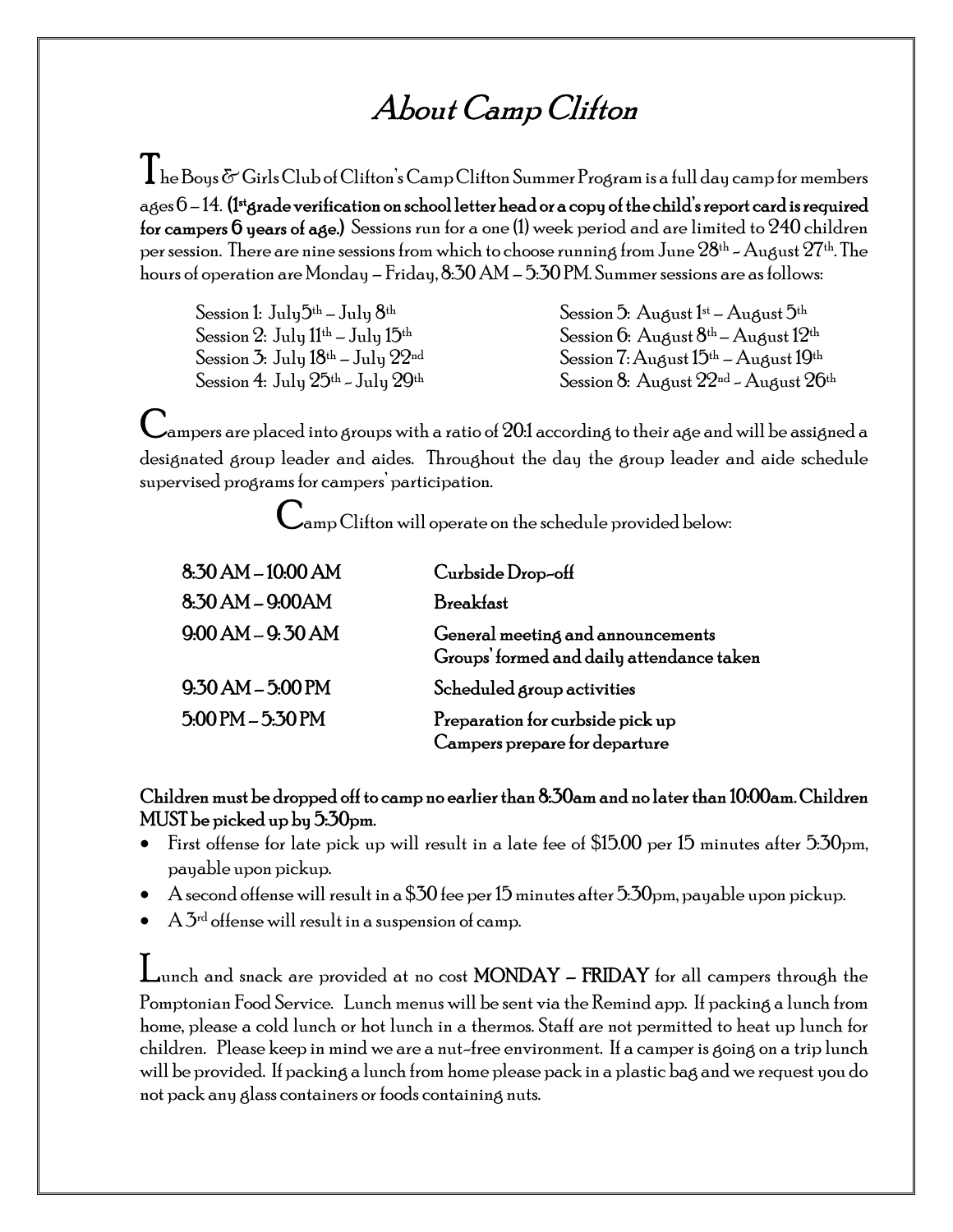## Camp Clifton Fees & Registration

Campers must be members of the Club and membership fees are non-refundable.

Campers must be in  $1$ <sup>st</sup> grade and a copy of your child's report card or letter on school letter head verifying current grade is required at sign up for campers  $6$  years old. Pre-

registration is required for all trips / activities, and will be on a first come first served basis.

There are a limited number of scholarships /reduced rates available for families who are income eligible. Families applying for scholarship/reduced rate must be residents of Clifton, meet the income eligibility guidelines and **must provide a photocopy of their**  $2021$ Federal Tax Return claiming the child as a dependent. Do not assume you will be granted a scholarship/reduced rate. Applicants will be notified if they are granted a scholarship/reduced rate.



 $\mathcal{C}_{\text{amp}}$  Clifton Program Fees  $\sim$  \$140.00 per week for the 1st-child and \$126.00 per week each for additional child in the same household.

Membership Fee is \$40.00 for the first child and \$30.00 for each additional child in the same household

Scholarships (free), Reduced Rate (\$90.00 per week must be paid in full by due date). Only Clifton residents may apply – do not assume you qualify. You will be notified as scholarships / reduced rates are limited). All applicants, including children currently receiving financial assistance for the After Care Program must re-apply – scholarships / reduced rates do not carry over from program to program.



If applying for a scholarship or reduced rate you must provide the following to the Club at time of registration:

- Completed Summer Program Application (including immunization records) if the application is incomplete you will risk not being considered for assistance;
- Attach a photo copy of 2021 Federal Income Tax Return claiming child as a dependent.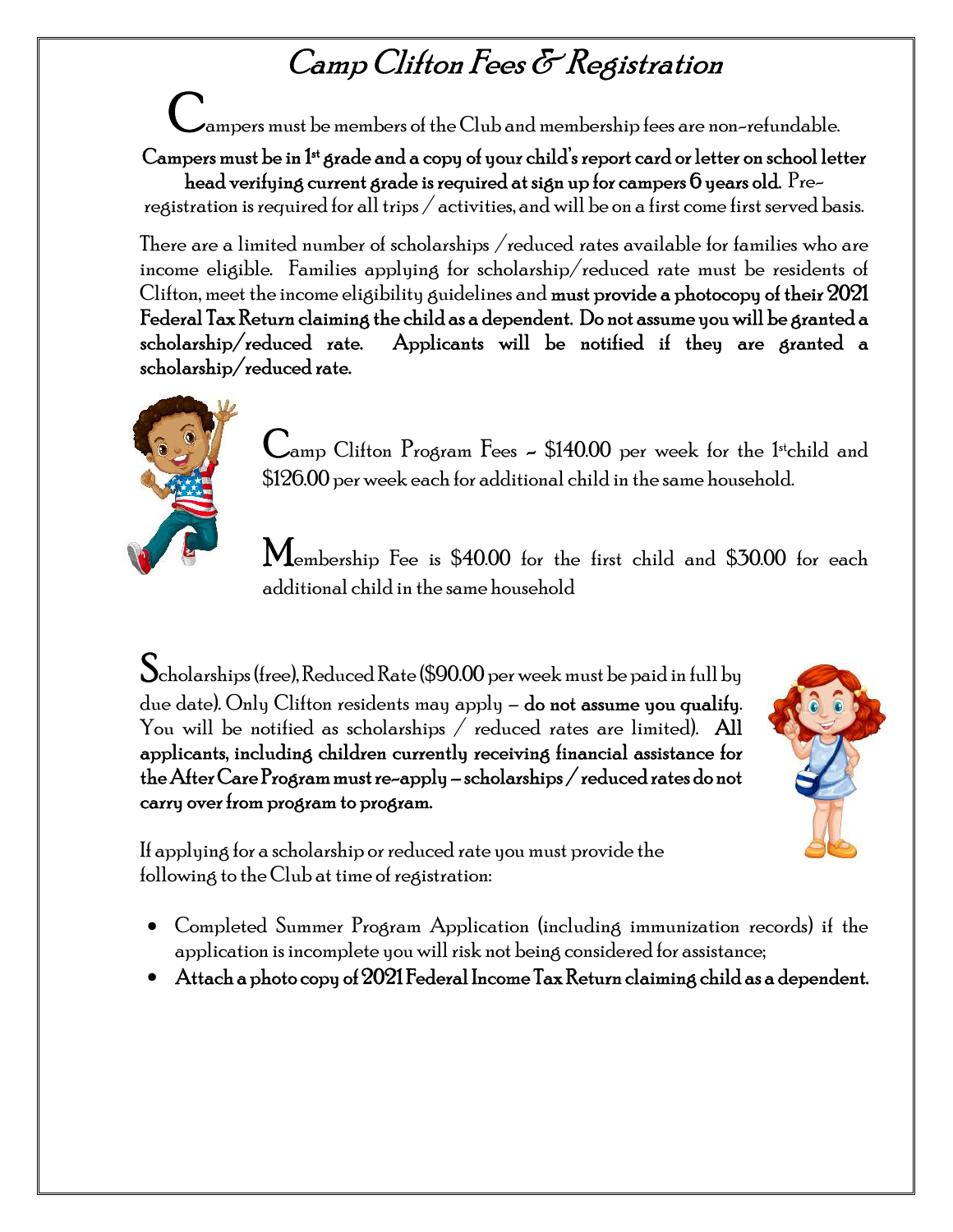## Camp Clifton Records & Policies

Summer Program Refund Policy - once a session has started, no refunds will be granted. If your child becomes ill and is unable to attend camp for three or more consecutive days, the Club will consider a refund if the request is made in writing and is accompanied by a signed and dated medical note. The administrative fee will be waived if a medical note is submitted requesting the participant's withdrawal from the summer camp program. We will not under any circumstance grant refunds for changes in family vacation, sport camp schedules or other personal reasons. If there is space in the group that your child was previously in we will do our best to accommodate.

Immunization Records–Camp Clifton's Summer Program is licensed by the State of New Jersey Youth Camp Safety Act Standards, which requires written health history for summer program participants. The member's immunization history along with any known physical and/or mental condition must be completed and submitted by a parent, legal guardian or physician at the time of registration.

 $\mathbf C$ urbside  $\mathbf S$ ign-Out Policy – parents or visitors are not permitted into the Elks or Club buildings. If your camper attends camp at the main facility our Outtake staff will direct you to what line to get in for pick up. If your child attends camp at the Elks Lodge, please call  $(973)$  473-9752. A staff member will sign out your child and walk them to you. **If you are** unable to pick your child up on any given day, you must notify the Front Desk Assistant and provide the Club with a written note indicating the individual who will pick up your child. Such individuals must provide identification. If you are going to be late picking up your child on a given day, please notify the Club. There will be NO extended services this camp season. Children MUST be picked up by 5:30pm.

- First offense for late pick up will result in a late fee of \$15.00 per 15 minutes after 5:30pm, payable upon pickup.
- A second offense will result in a \$30 fee per 15 minutes after 5:30pm, payable upon pickup.
- $A$  3<sup>rd</sup> offense will result in a suspension of camp.

Camp Shirt and Sneakers (no wedged heels or sneakers w/wheels) – are mandatory every day for summer camp for the campers' safety, and will be strictly enforced by staff. If your child does not wear his/her camp shirt, you will be required to purchase a new one (if available) for a cost of \$8.00.

I rip Shirts are required for every trip with the exception of the bowling trips. Trip shirts will be available for purchase at the front desk starting in June at a cost of \$8.00 each.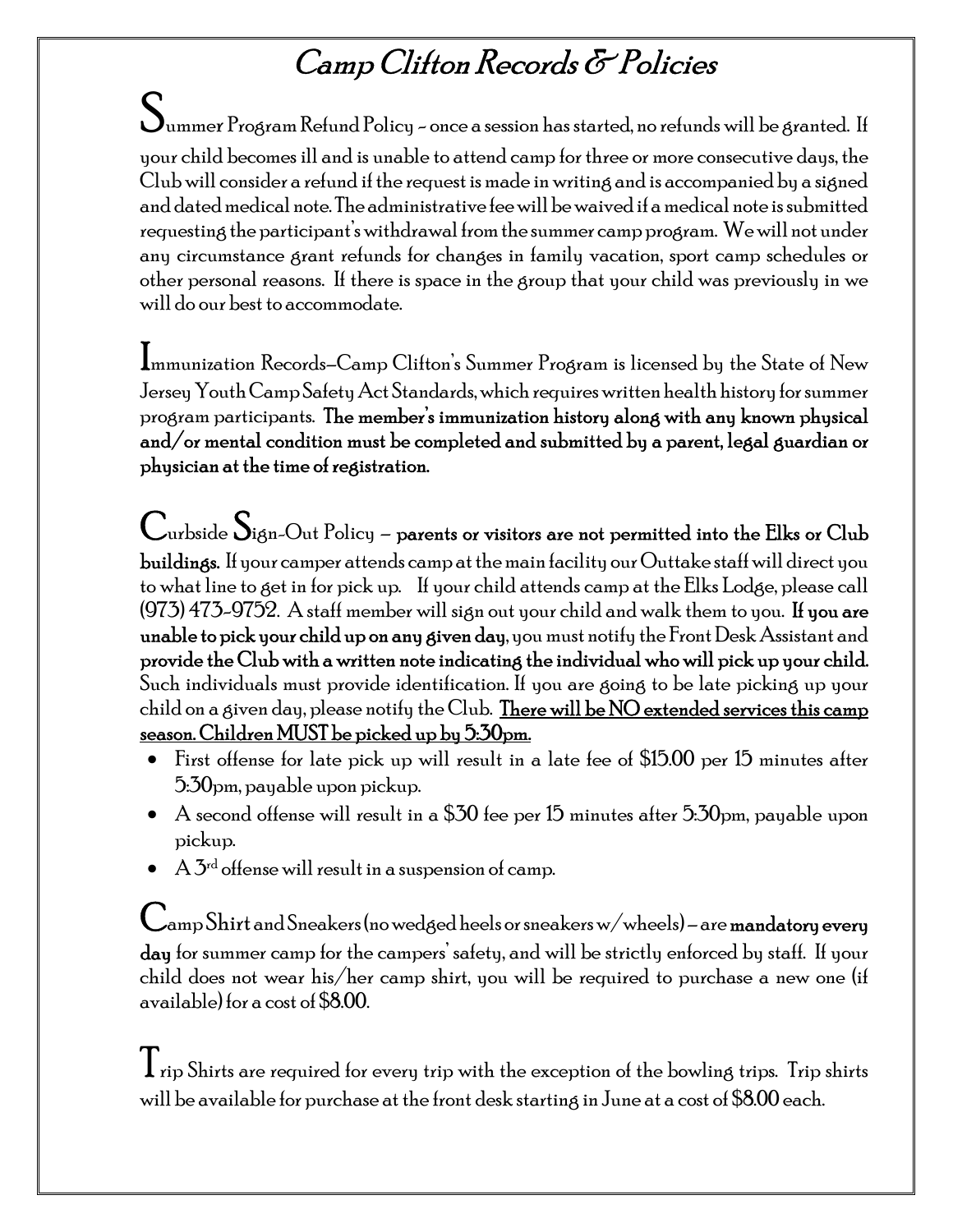### Camp Clifton - Safety First



Health and Safety - For the safety of all campers, the majority of staff are trained and certified by the Iron Hand Rescue / American Red Cross in AED, First Aid and CPR. Pool staff are certified Lifeguards and/or Water Safety Instructors. Pool lockers are available and are staffed by a locker room attendant.

 $\dot{\mathbf{J}}$ roup leaders and aides supervise all trips and outings and are required, when leaving the Club, to carry first aid kits along with a complete list of all campers' names and contact information, including

emergency telephone numbers.

In the event that a child becomes injured during camp, our trained staff will provide aid for the injured child in an appropriate and professional manner, including calling for emergency medical assistance if needed. All accidents will be documented and parents will be notified.

Curbside  $D_{\text{rop-off-parents}}$  and camper(s) are required to come to the front door for check in to make certain your camper(s) is signed up for that session.

 $\mathbf{S}_{\rm ocial}\mathbf{D}_{\rm{istancing}}$  – we have re-vamped our Camp to implement social distancing

- Reducing the number of campers to  $25$  per class
- Sanitizing of the building throughout the day and Professional cleaning at the end of the day
- Upgraded water fountains to a touchless water bottle refill water fountain
- Children will remain in their classrooms for the week
- Breakfast, lunch and snack will be served in their classrooms
- Campers are strongly encouraged to wear a mask while indoors
- Hand sanitizing will be required when entering the building and throughout the day
- Virtual guest speakers (unless outside/proof of fully vaccinated under tent) and specialty classes

If a child becomes sick during the course of the day parents will be notified to pick up their child. We ask that you **do not send sick children to camp**. Please make certain that we have your correct phone numbers and emergency phone numbers on file.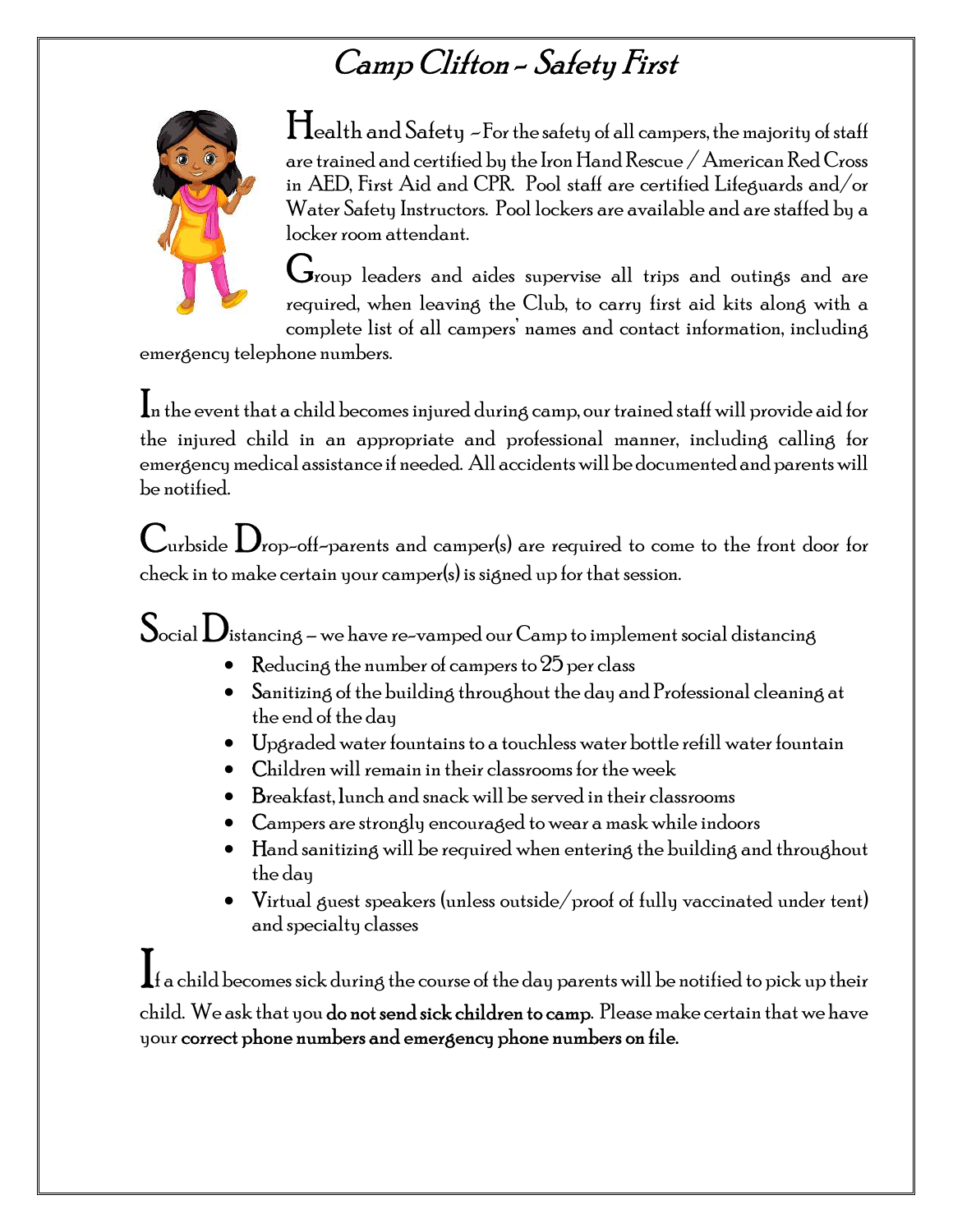### Camp Clifton Rules

 $\rm F$ or the safety of all campers, we request that you read and talk with your child about the rules and regulations of the Club. If your child ignores the rules and regulations on a regular basis, a suspension may be necessary.

- The Club will not tolerate any disrespect to staff or fellow campers, misuse of equipment, fighting, vulgar language, leaving the building, inappropriate touching, violence of any kind or damage to property, etc.
- Campers are not permitted to wait at the front desk or outside the building to be picked up.
- $\blacksquare$  Campers are not permitted to leave their rooms or go into another camper locker without permission
- **The Club will not permit outside food deliveries.**
- $\blacksquare$  Backpacks, toys and electronic devices are not permitted in camp. The Club will not be responsible for any electronic devices or personal items lost. stolen or broken
- $\blacksquare$  The Club is not permitted to administer any kind of medication to any child in the program.
- We require that your child wear their **CAMP SHIRT** and **SNEAKERS** daily
- $\blacksquare$  Trip shirts are required for every trip with the exception of bowling
- Running is not allowed in the hallways, pool deck, locker rooms or in the classrooms.
- Campers are not allowed to utilize the Club telephone if it is not an emergency
- $\blacksquare$  If your child brings a cell phone to camp they cannot video tape any camper or staff. A two-day suspension will be issued if this rule is broken. We request that all electronics remain home
- Campers are not allowed to share their deep end swim band. If shared swim privileges will be suspended – no exceptions.

If these rules and regulations are not adhered to, the following actions will be taken:

- Group counselor/staff will talk with child and attempt to correct the problem;
- If the problem persists, the child will be placed on time out and required to complete a Thinking Plan
- $\blacksquare$  A second occurrence will result in written parent notification
- Repeated occurrences will result in a parent/child conference to determine future actions, which may include suspension/removal from camp.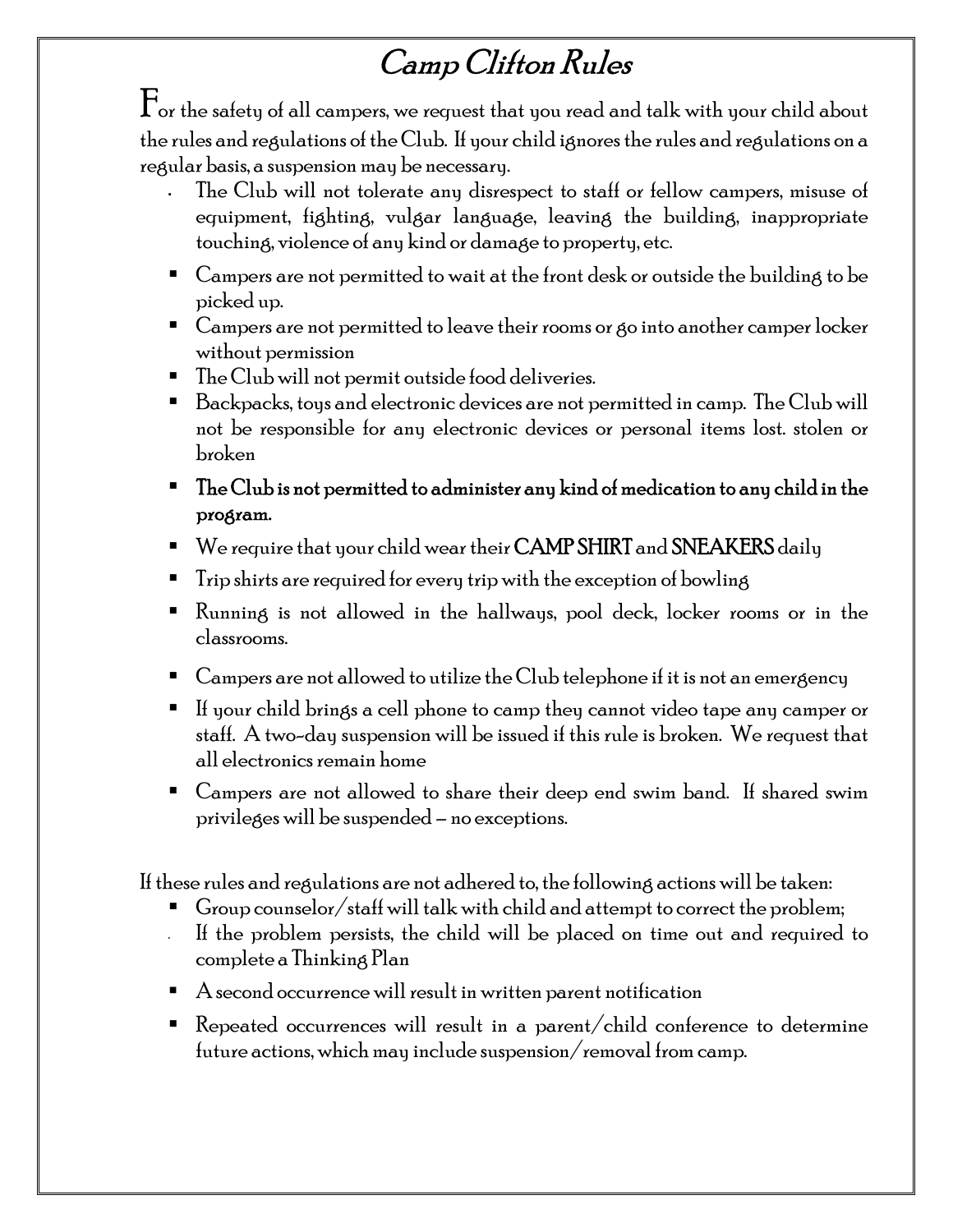### Camp Clifton Trips & Dates

| <b>DATE</b>     | <b>DESTINATION</b>                | <b>AGE</b>            | <b>COST</b> | Time           |
|-----------------|-----------------------------------|-----------------------|-------------|----------------|
| 07/07           | Hurricane Harbor                  | $96 - 10$             | \$40        | $8:30 - 5:30$  |
| 07/11           | <b>Wild West City</b>             | $5\delta$ up          | \$25        | $9:00 - 5:30$  |
| 07/12           | Dorney Park                       | $11\sigma$ up         | \$35        | $8.30 - 5.30$  |
| 07/14           | Mini Golf                         | $5\sigma$ up          | \$15        | $9:00 - 1:00$  |
| 07/19           | Bowling                           | $5\bar{\sigma}$ up    | \$20        | $11:00 - 2:30$ |
| 07/20           | <b>Liberty Science Center</b>     | $6\delta$ up          | \$25        | $9:00 - 5:30$  |
| 07/21           | Fireball Mountain Jello Laser Tag | $11 \, \mathrm{G}$ up | \$40        | $8.45 - 5.30$  |
|                 | Requires waiver see below         |                       |             |                |
| 07/25           | Fun Plex                          | $6\delta$ up          | \$30        | $10:00 - 5:00$ |
| 07/26           | Jenkinson's Aquarium & Rides      | $5\delta$ up          | \$40        | $9:00 - 5:30$  |
| 07/28           | $Six$ $Flags$                     | $11\sigma$ up         | \$40        | $8.30 - 5.30$  |
| 07/27           | Yestercade Arcade                 | Falcons               | \$25        | $11:00 - 4:30$ |
| 08/01           | Fun Plex                          | $6\delta$ up          | \$30        | $10:00 - 5:00$ |
| 08/02           | Fireball Mountain Jello Laser Tag | $9\delta$ up          | \$40        | $8.45 - 5.30$  |
|                 | Requires waiver see below         |                       |             |                |
| 08/04           | Mini Golf                         | $5\sigma$ up          | \$15        | $9:00 - 1:00$  |
| 08/09           | <b>Turtle Back Zoo</b>            | $5\delta$ up          | \$15        | $9:00 - 4:00$  |
| $^{\circ}08/11$ | Keansburg Amusement Park          | $6\delta$ up          | \$40        | $8.30 - 5.30$  |
| 08/15           | Bowling                           | $5\sigma$ up          | \$20        | $11:00 - 2:30$ |
| 08/16           | Dorney Park                       | $96 - 10$             | \$35        | $8:30 - 5:30$  |
| 08/24           | Dave $\delta$ Busters             | Falcons               | \$30        | $11:00 - 4:00$ |

Trip registration will be held on June  $6^{\rm th}$  starting at  $9.50$ am using our online parent portal. Please make sure you are signed up for the parent portal by June  $2^{\rm nd}$  in order for a successful registration experience. Trips are non-refundable/transferable and is on a first come first served basis. It is your responsibility to make sure your camper arrives to camp 15 minutes earlier before departure time. The bus will not wait for late arrivals. Spending money is recommended for all trips. Please place money in an envelop with your child's name on it. Trips marked with an asterisk (\*) requires a bathing suit, a towel, strap on water shoes or sneakers no flip flops allowed as some of the rides will not let them on. [Click here for How to Register for parent portal.](https://www.bgcclifton.org/pub/files/How%20to%20-%20Trips%20(002)%20Final.pdf)

Trips highlighted in  $\rm BLUE$  are trips that parents may sign up to be a chaperone. If selected you will receive a phone call from our Trip Coordinator notifying you were selected to serve as a chaperone. Chaperones must be 21 or older and the Club will pay the cost of the trip for chaperone and credit your childcare account for the camper going on the trip. Chaperones will be responsible for up to  $8$  to  $10$  kids in a group. Campers under your care are not allowed to separate from the group for any reason. We request that chaperones do not purchase food items for children as they may have an unknown allergy or dietary restrictions.

Cold lunch will be provided for trips. If packing a lunch from home please do not pack any glass or foods/snacks containing nuts. We are nut free environment as we have many campers/staff with severe allergies.

Please complete the CORRECT waiver for Fireball Mountain – link provided below – if not completed camper will not be able to participate – the Club will not have access to waivers Waiver for  $11$   $\rm \sigma$  up trip on July  $21^{\rm st}$ j.

Waiver for  $9$   $\&$   $10$  trip on Aug  $2^{\text{nd}}$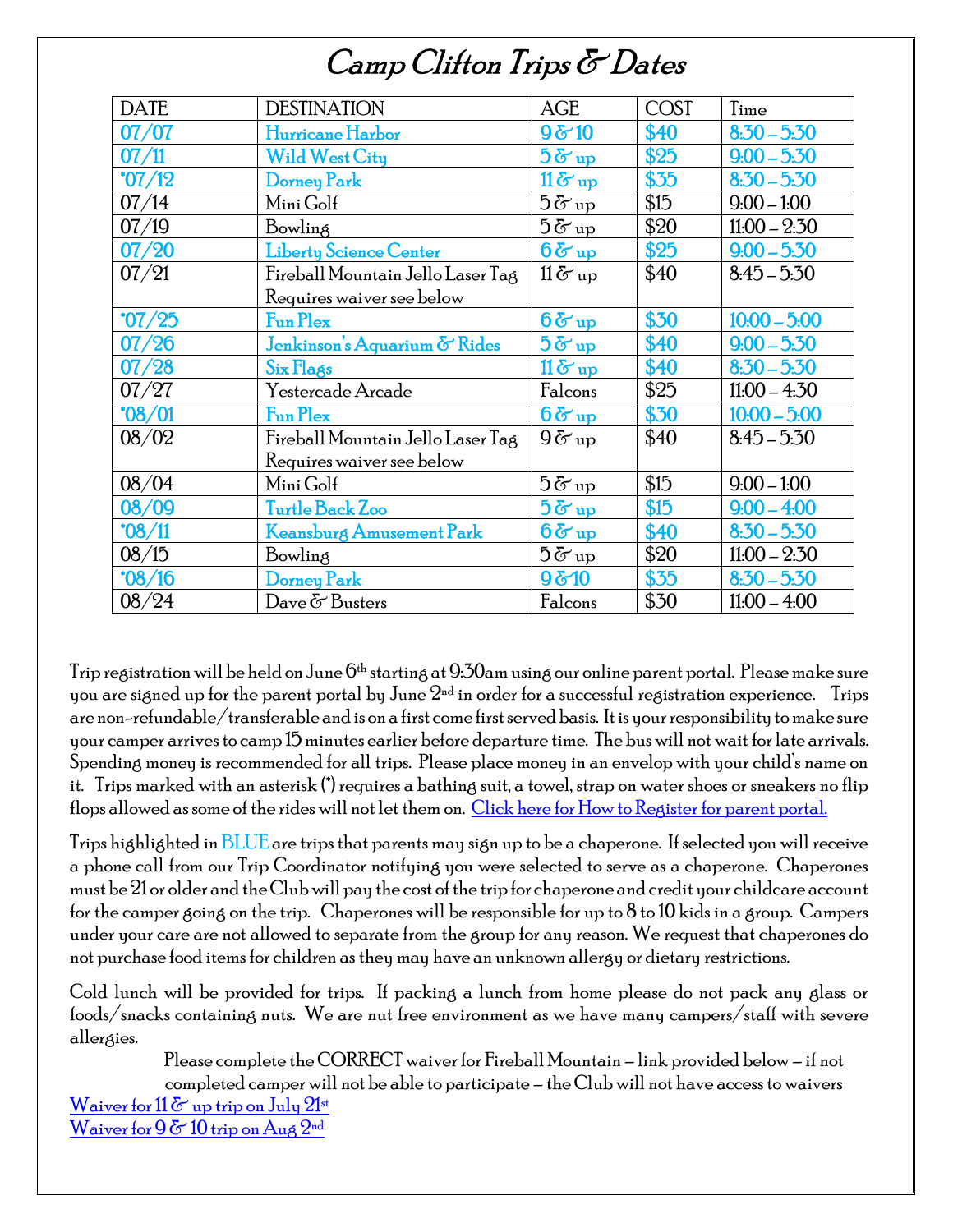### Camp Clifton Field Day, Spirit Day & Swimming

If parks are allowed to open for camp  $\sim$  As part of the daily program campers will attend park trips for one (1) hour each day. The Club transports the campers to Clifton area parks (Oakridge, Sperling or Robin Hood) for outdoor play.

Every Friday as a part of camp, the Club will be busing a designated group of campers over to Robinhood Park, in Clifton for an afternoon outing of recreational play to include: softball, kickball, track & field events, and much more. Campers will depart the Club at approximately 1:30 pm and return at approximately 4:30 pm. If park trips are not permitted campers will participate in various outdoor activities to include water games, tournaments, sports, etc. The following groups will attend or participate in messy activities on the dates below:

#### CAMP SHIRT, SOCKS AND SNEAKERS ARE MANDATORY

Eagles & Falcons - 7/8 Cardinals & Hawks – 7/15 Sparrows & Robins - 7/22 & August 12 Canaries & Blue Jays – 7/29 & August 5



#### CAMP SPIRIT DAYS – MUST WEAR CAMP SHIRT

Mondays-Zombie Day Tuesdays- Tournament Tuesdays - Competitions and Tournaments Wacky Wednesdays- Wacky Dress Day Thursdays- Nerd Day Fridays- Pajama Bottom Day

### CAMP GROUP SHIRT COLORS

Canaries (Daisy) Blue Jays (Heather Blue) Sparrows (Texas Orange) Robins (Orange) Cardinals (Red) Hawks ( Gold) Eagles (Carolina Blue) Falcons (Cardinal Red)

Swimming – in order for campers to swim in the deep end of the pool they must pass the deep end swim test 25 yds free style and 25 yds back stroke. There is a \$1 fee to take the deep water test the first. If you lose or forget your bracelet, you will need to pay \$2 and re-take the test. Sharing bracelets or giving a bracelet to someone who has not taken the deep test will result in confiscation of the bracelet and loss of swim privileges. Campers with hair chin length or longer must wear a swim cap. Swim caps (\$5) or goggles (\$10) may be purchased in the swim office.

### Swim schedule (subject to change). Campers must be 48 inches or taller to swim in the pool – no exceptions.

Mon: Canaries & Falcons 1  $(2.00-2.50)$  Mon: Blue Jays 1 & Eagles 1  $(3.00-3.55)$ Tues: Blue Jays  $2 \&$  Hawks 1(2:00 – 2:50) Tues: Blue Jays  $3 \&$  Cardinals 1(3:00 – 3:55) Wed: Sparrows1 & Robins1  $(2.00 - 2.50)$  Wed: Sparrows2 & Robins2  $(3.00 - 5.55)$ Thur: Eagles $2 \& H_{\text{awks}} 2 \quad (2.00 - 2.50) \quad \text{Thur: } F_{\text{alcons}} 2 \& 3 \quad (3.00 - 3.55)$  $Fi$  – reserved as a special group swim as a prize of the week – announcement will be made on Thursdays.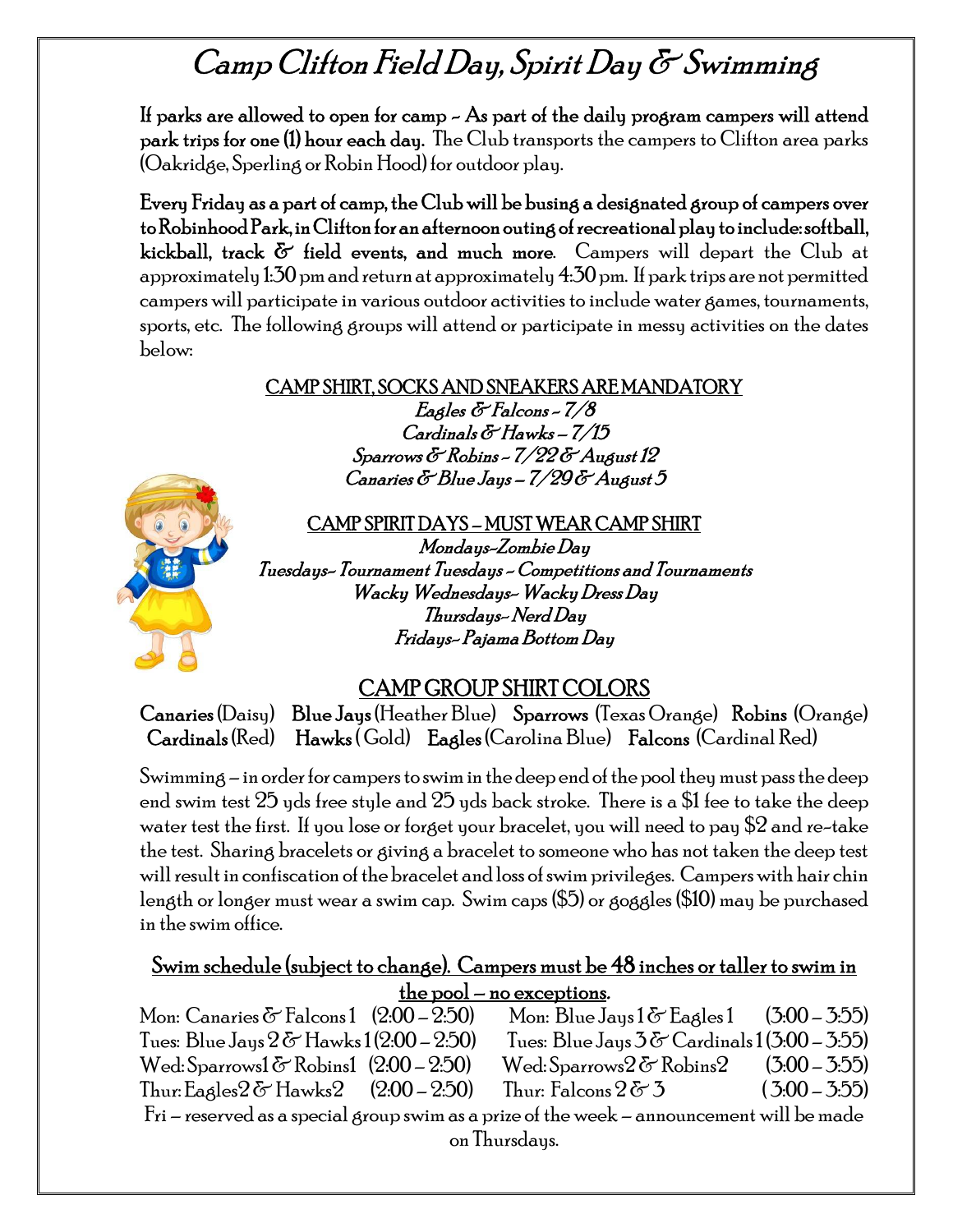## Camp Clifton Spirit



 Wacky Wednesday Spirit Day will be every Wednesday. The group with the most campers participating in Wacky Wednesday will win a pizza party on Friday.

 $\rm T_{houchttul}$   $\rm T_{hursdaus}$  – campers will have the opportunity to thank a camper or staff for a good deed by presenting them with a Thoughtful Thursday card.

 $M_{\text{ystery}}$   $D_{\text{ay}}$  – Staff will secretly nominate campers who exhibit positive behavior and their name will be placed in the mystery box. Names will be pulled on Fridays for a chance to win funny money that can be used for designated items at the Kids Café or for free camp items. Staff can nominate each other by filling out the Mystery Day form.

 ${\rm Y_{ou}}$   ${\rm G_{ot}}$   ${\rm C_{aught}}$   ${\rm D_{oing}}$   ${\rm G_{ood}}$   $-$  Campers can recognize and nominate their fellow campers for a good deed. Campers will be featured throughout the Club

 $\rm G$ roup  $\rm C$ amper  $\rm P$ ride– the group that shows the most camp pride via camp songs  $\delta$  chants, positive behavior, and overall group unity will win an ice cream sundae party.

 $\rm V$ irtual  $\rm T$ alent  $\rm S$ how – campers will have the opportunity to perform in the end of summer talent show. Parents will be provided with a zoom link to watch the talent show ľ

 $\rm S$ taff vs.  $\rm C$ ampers –will compete against each other in various challenges such as: pie/watermelon eating contest, trivia, dance off etc.…

 $\mathbf{C}_{\mathrm{ake}}$   $\mathbf{B}_{\mathrm{oss}}$  - the group will select one camper from their group to compete against the counselor to decorate a cake. May the best cake boss win.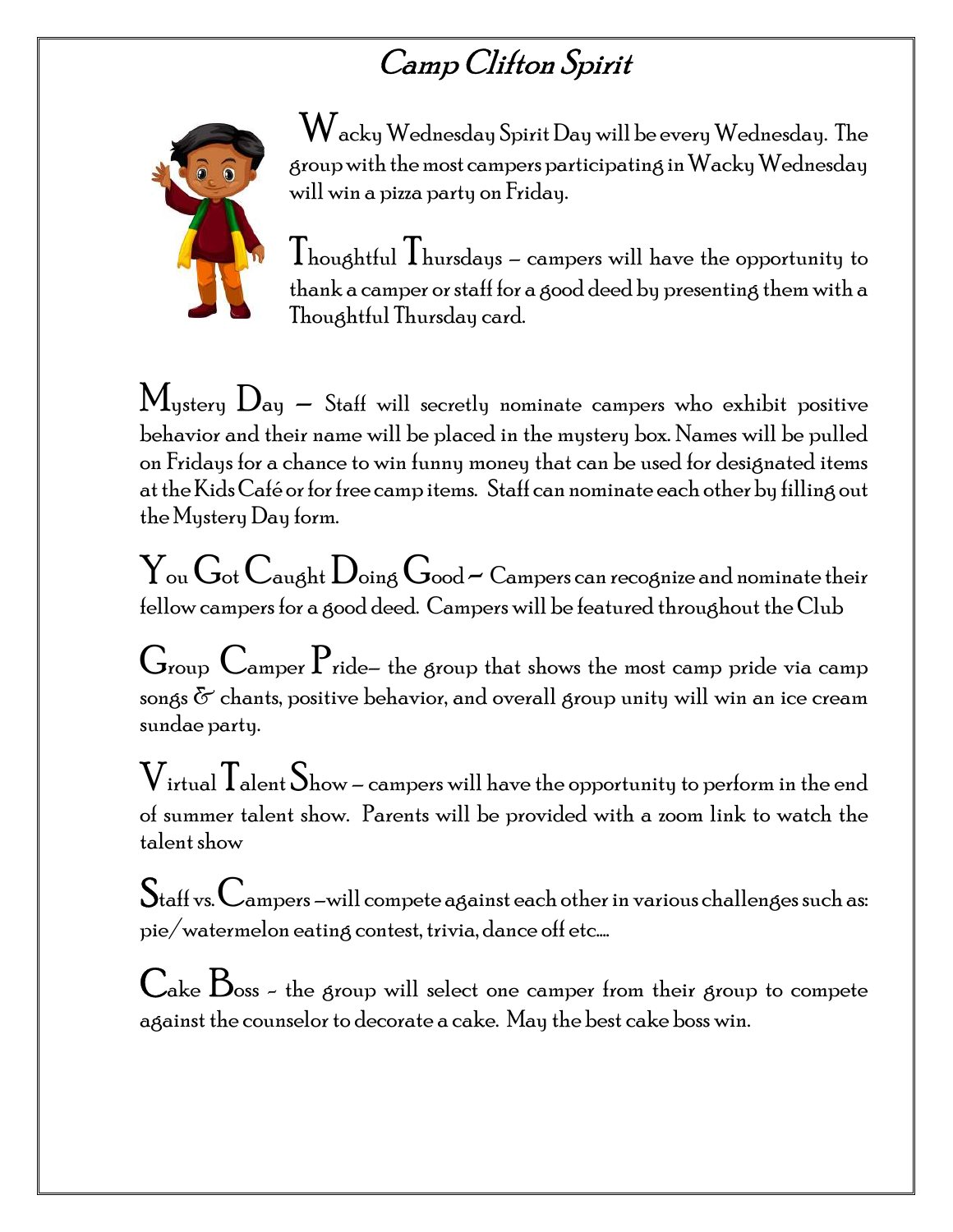# Camp Clifton Summer Education Program



Summer Brain Gain is Boys  $\delta$  Girls Club of America's summer learning initiative created to mitigate or reverse summer learning loss.

The Summer Brain Gain Program consists of six weeks of robust summer learning. Each day members spend 60 minutes of academic lead instruction performing engaging theme-based activities.

Project-based learning is the guiding instructional approach for the Summer Brain Gain curriculum. The approach

establishes Club members as the drivers, and they are highly engaged in both learning and fun. Club professionals and activity leaders support, facilitate and guide these activities in a role more like mentor or coach, rather than a teacher.

TCNJ Tutoring Corps-Tutors will deliver the Illustrative Math Curriculum to members in Camp, preparing children for school in the Fall.

Gardening-Campers will have fun learning about all aspects of gardening from planting to maintaining, to harvesting and consuming their harvest.

Nutrition Education-Cooking lessons, My Plate and Portion Distortion are all part of our summer camp nutrition education offerings.

STEM-Campers will learn to think like engineers when engaged in such activities as, sinking or floating your boat, building a pyramid of cups using rubber bands, designing a marble maze, and engaging in fun math activities.

Campers will also participate in Endangered Species Adventure where they will learn about Monarch Butterflies, Bats, Sea Turtles, Frogs and Elephants.

ROBOTICS-Campers will learn how to design water robots that catch pingpong balls culminating in a water robot competition.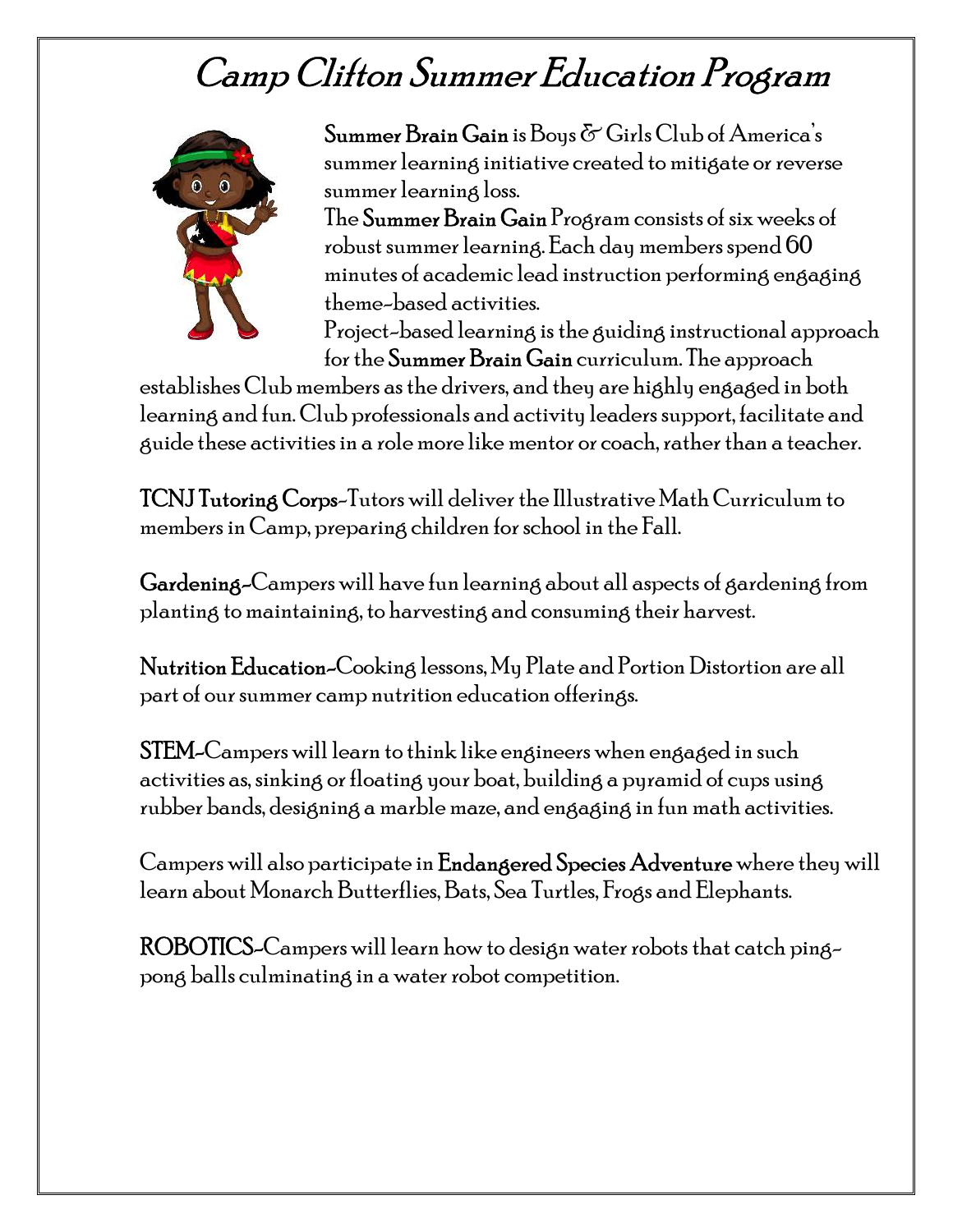# Camp Clifton Frequently Asked Questions

Q: What changes has the Club made to assure the safety of campers?

A: The Club will practice the following:

- social distancing and mask wearing optional
- $\bullet$  handwashing/hand sanitizing
- fewer students in groups
- sanitizing of toys, equipment and building daily
- upgraded water fountains to a touchless water bottle refill water fountain (campers may bring a water bottle from home to refill)

Q: What happens if I am late picking up my child?

A: There will be NO extended services this camp season. Children MUST be picked up by 5:30pm.

- First offense for late pick up will result in a late fee of  $$15.00$  per 15 minutes after  $5.30$ pm, payable upon pickup.
- A second offense will result in a \$30 fee per 15 minutes after 5:30pm, payable upon pickup.
- $\bullet$  A  $\mathfrak{Z}^{\rm rd}$  offense will result in a suspension from camp.

Q: Does my child have to wear a facial covering/mask everyday A: Facial covering/mask are strongly recommended but is optional (subject to change)

Q: Can I sign up for more sessions if I originally only requested 1 or  $2$ ?

A: You must provide written notice two weeks prior. We cannot guarantee that your request will be honored, but we will do our best to accommodate. Payment will be required upon approval.

Q: Why do you need my child's immunization (shot) record?

A: To maintain the Club's state camp license

Q: If my child does not like the lunch provided, can we have lunch delivered?

A: No. Due the virus we are limiting the number of visitors entering the building. The front desk or staff are not allowed to accept or wait for a delivery. If packing lunch from home, please do not pack anything containing nuts as we are a nut free environment. We request that you send lunch in a brown bag. The Club do not have the ability to warm lunches.

Q: How will parents communicate with counselors if not permitted in the building? A: Parents may communicate with counselors by calling the front desk or by writing a note to the counselor.

Q: Are flips flops allowed in camp or on trips?

A: No, campers must wear sneakers daily for camp and if going on trip must wear strap on water shoes/sneakers as many rides will **not** allow them to ride the rides if wearing flip flops

Q: Should I send my child to camp with a mask

A: Mask are optional for camp but strongly recommended however most indoor trips require campers to wear a mask.